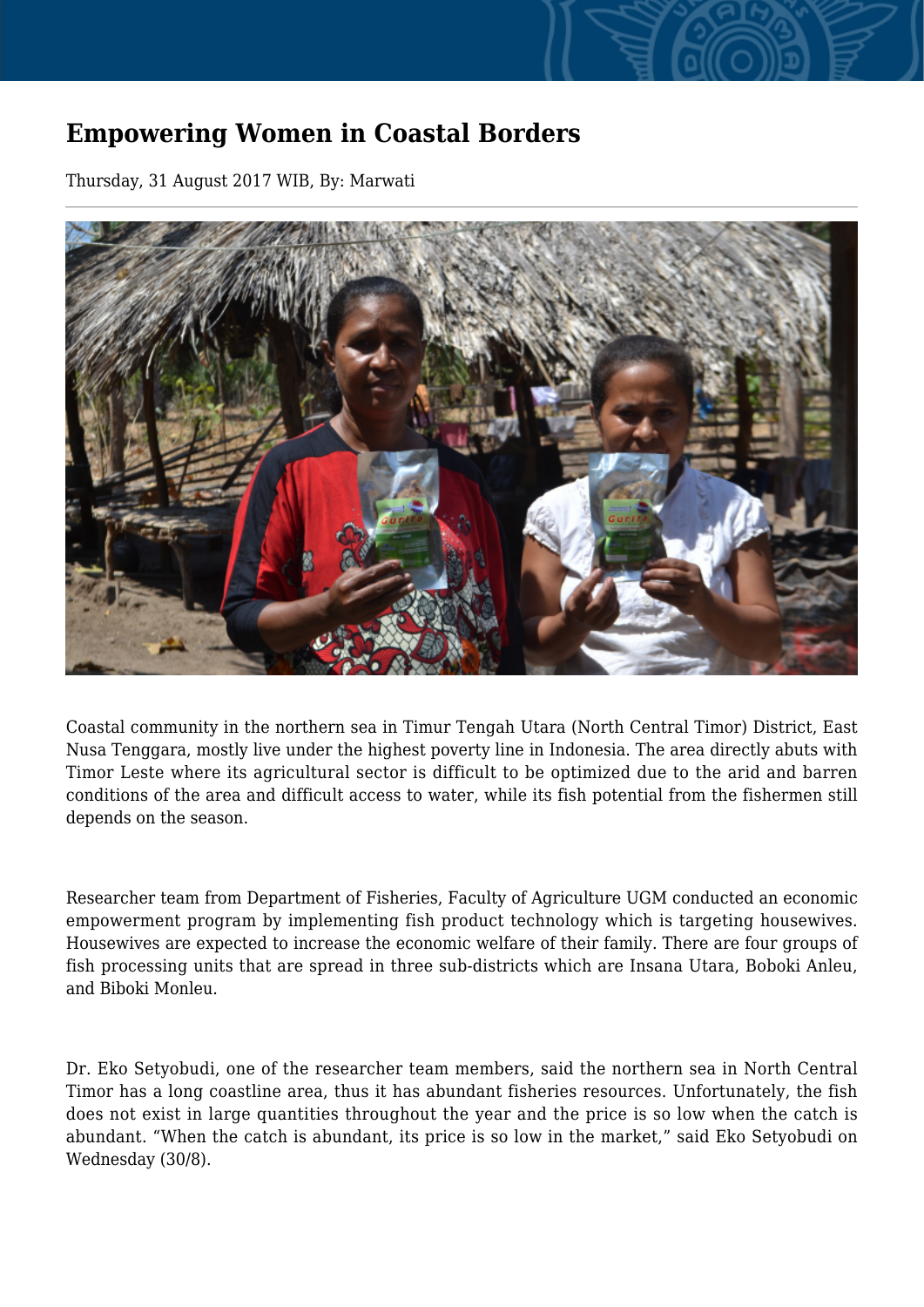In order to increase the economic level in the coastal area, UGM team performs an assistance in making processed fish products. The increase of product value is expected to increase its selling price. "For these processed fish products, we choose the dried product, thus it can have a long shelf life," said Eko when explaining the program background that has been started since two years ago through Community Resilience and Economic Development (CaRED) program, a result of cooperation between UGM and New Zealand government.

Eko said it is not easy for them to invite the housewives in the northern sea of North Central Timor as their target to involve in fisheries products enterprise group. Engaging the Fishery and Marine Institution of North Central Timor, UGM team tries to reactivate the fishery groups that had been developed by the local government before. "We reactivate the existing groups because all this while, their enterprises have stopped," he added.

Four enterprise groups that are spread in three sub-districts are finally empowered to process fisheries products using simple technology. "Moreover, we give an entrepreneurship and finance training as well as packing and marketing process," said Eko.

According to Eko, although there are only four enterprise groups that are empowered to initiate small scale household enterprises, they are expected to invite the other housewives who live around the coastal area in the future. "We hope they can share their knowledge and experience to the others," he added.

Initiating a productive enterprise for coastal women is not easy. Despite already having skill in processing fisheries products, these enterprise groups are faced with the bad fishing condition during the last two years that caused the fish price much more expensive than usual. However, this did not reduce their spirit to continue running their enterprises. Another problem is their products have yet to obtain production license. Fortunately, by assistance from the UGM students community service program two months ago, 2 of 4 enterprises succeeded to obtain Household Industrial Food license.

Wahdan Fitriya, M.Sc., another member of the research team said the dried products are shredded fish, crispy fish, and fried meatballs. These products are selected based on the experience of the team member who once implemented the same program in the coastal area in Tuban District, East Java. "We had tried to develop these products in Tuban and it has succeeded," said Wahdan.

Meanwhile, the products are sold through their inner circle and social media. Some of the products are also sold to Kefamenanu city, Kupang, and Timor Leste. "We also sell our products to Timor Leste if there are orders," said Ivana Silitonga (27 y.o.) from Humusu Wini Village, Insana Utara (North Insana).

Ivana who previously sold fish at the roadside near her house felt lucky to be given training to